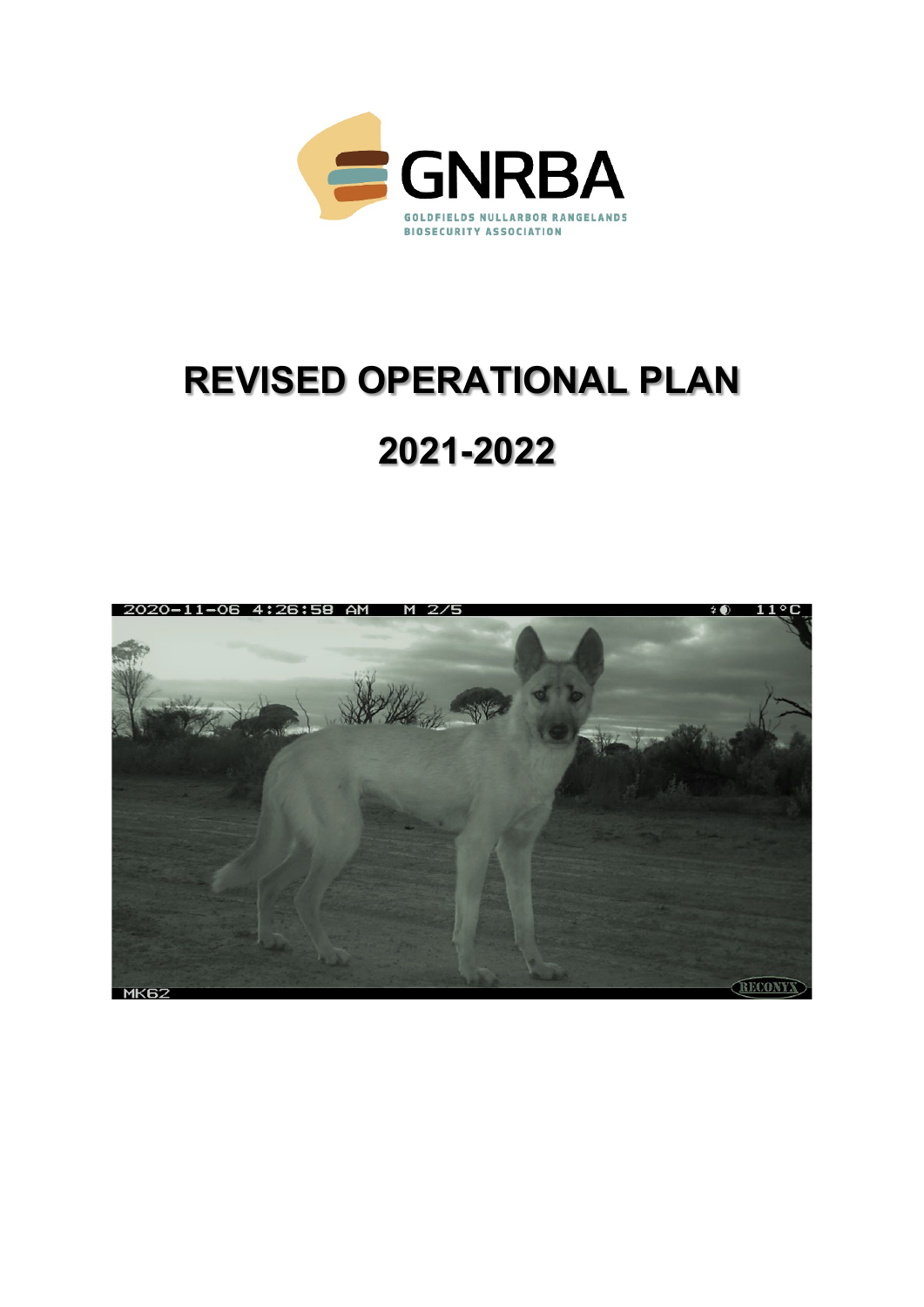### **Table of Contents**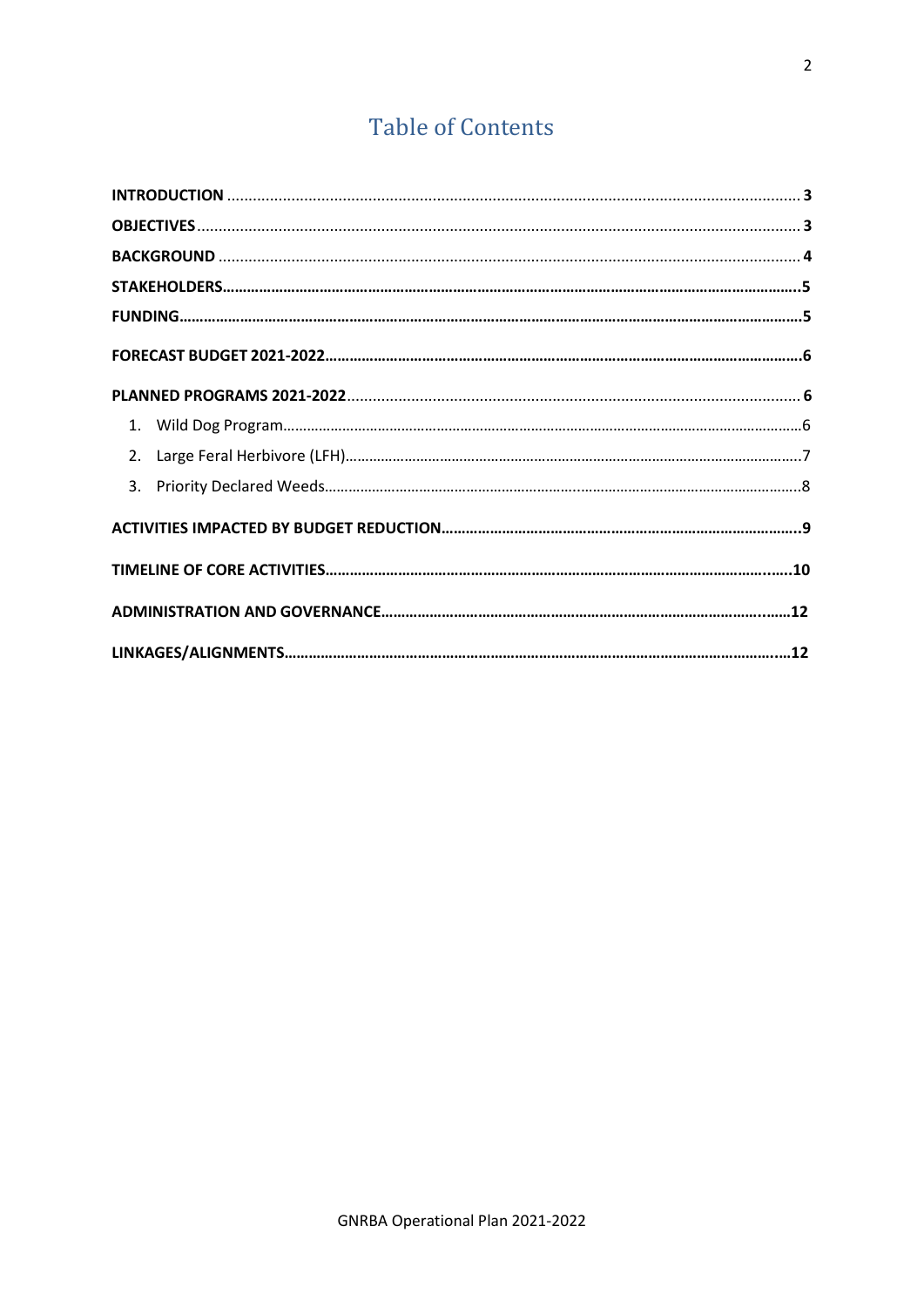#### **INTRODUCTION**

The Goldfields Nullarbor Rangelands Biosecurity Association (GNRBA) 2021-22 operational plan identifies the priorities and actions for the control and management of priority declared pests in the region. GNRBA funds are primarily sourced from the Declared Pest Account (DPA). In addition to the DPA, funds are sourced from state and federal NRM grants, Royalty for Regions (R4R) contracts, local government shires and other stakeholder bodies.

The GNRBA is a not for profit organisation formed under the *Associations Incorporation Act 2015* and operates under the *Biosecurity and Agriculture Management Act 2007.* The primary purpose of the GNRBA is the control and management of priority declared species in the Goldfields Nullarbor region, these being Wild Dogs, Large Feral Herbivores (LFH) and weeds. The GNRBA is formally recognised by the Minister of Agriculture as a Recognised Biosecurity Group (RBG), and is managed by a committee of management, which consists of 8 members.

The Goldfields Nullarbor region has significant exposure to UCL and consequent management issues with pests on the extensive pastoral interface, particularly wild dogs and feral camels. Much of this UCL is Determined Native Title and the GNRBA conducts significant Indigenous engagement activities and partnership arrangements in order to assist in declared pest management and control. The GNRBA works actively with Ngadju, Spinifex, Martu and Birriliburu Traditional Owners and Ranger groups.

The region is also exposed to two state borders – the Northern Territory and South Australia. Road, rail and air travel enter the GNRBA area of responsibility through a number of corridors, with only limited quarantine control. The GNRBA remains ever vigilant for declared weeds entering WA from interstate, particularly on uncontrolled corridors (eg Great Central Road).

Extensive abandoned settlements and mining operations over the past 120 years have led to major legacy cactus infestations over much of the Goldfields Nullarbor, which is rapidly spreading as conditions improve. Much of this is on UCL.

#### **Ad valorem/cents-in-the-dollar**

The GNRBA recommends that the Minister for Agriculture and Food (as per legislation) determines an ad valorem rate on the unimproved land value for Pastoral land in the local government districts of Kalgoorlie-Boulder, Coolgardie, Dundas, Menzies, Leonora, Laverton, Sandstone, Wiluna and Ngaanyatjarra for the financial year commencing 1<sup>st</sup> July 2021.

#### **OBJECTIVES**

1) To enable and assist Goldfields Nullarbor landholders and land managers to develop a coordinated approach for declared pest control in their area, in support of what they are required to do as individual land managers.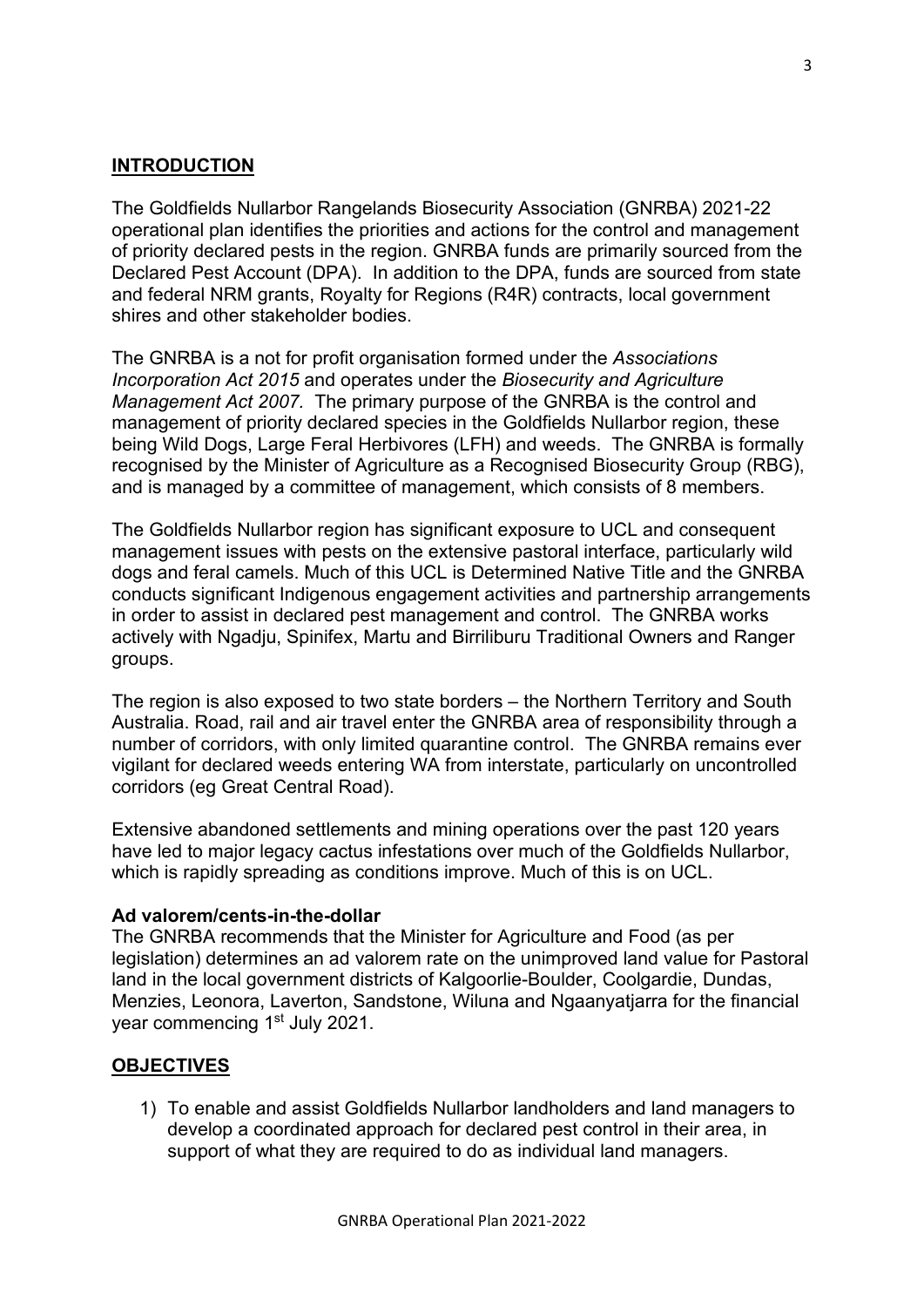- 2) To provide the basis for shared responsibility and funding in the control of declared pests in the region, which enables communities and industry to partner with others, including state government agencies, for landscape and established declared pest management.
- 3) To provide a framework to foster efficiency through partnership arrangements to make the best use of skills, funds, capacities, incentives and regulations to control declared pests.

#### **BACKGROUND**

The GNRBA was one of the earliest Recognised Biosecurity Groups (RBG's) formed in Western Australia following the legislative changes from Zone Control Authorities (ZCA's) operating under the Pastoral Lands Board (PLB) to formally operating as a non-profit Incorporated Association in 2011. The GNRBA region incorporates 100 pastoral leases and nine local government shires – Kalgoorlie-Boulder, Coolgardie, Dundas, Menzies, Leonora, Laverton, Sandstone, Wiluna and Ngaanyatjarra. The Goldfields Nullarbor region covers an area of 933, 814 square kilometres (ie over 93 million hectares and approximately 33% of the West Australian land mass) and has a population of approximately 45,000, concentrated mostly in Kalgoorlie. This region consists of a diverse range of land tenures, including pastoral leases, mining leases, unallocated crown land (UCL), Department of Biosecurity, Conservation and Attractions (DBCA) reserves, Indigenous Protected Areas (IPA's) and Determined and Undetermined Native Title.

#### **Priority Pests**

The GNRBA priority declared pests are wild dogs, large feral herbivores and weeds such as cactus. These declared pests are the main focus of the operational plan. These pests impact significantly on pastoral production and the environment. GNRBA funds alone are not capable of fully controlling these pests, however the GNRBA manages these pests to the best of their ability within the financial confines of the DPA and opportunistic external funding.

While management of declared pests is the responsibility of individual land holders, the GNRBA offer's assistance to landholders through best practice community coordinated control programs.

The GNRBA encourages broad scale, coordinated, cooperative and integrated pest management and control, and promotes best practice control methods. It is playing a key regional role in assisting land managers to control high impact declared pests.

#### **Committee of Management**

The GNRBA Committee of Management (CoM) consist of 8 members, currently 7 Pastoralists and one Associate member as tabled below.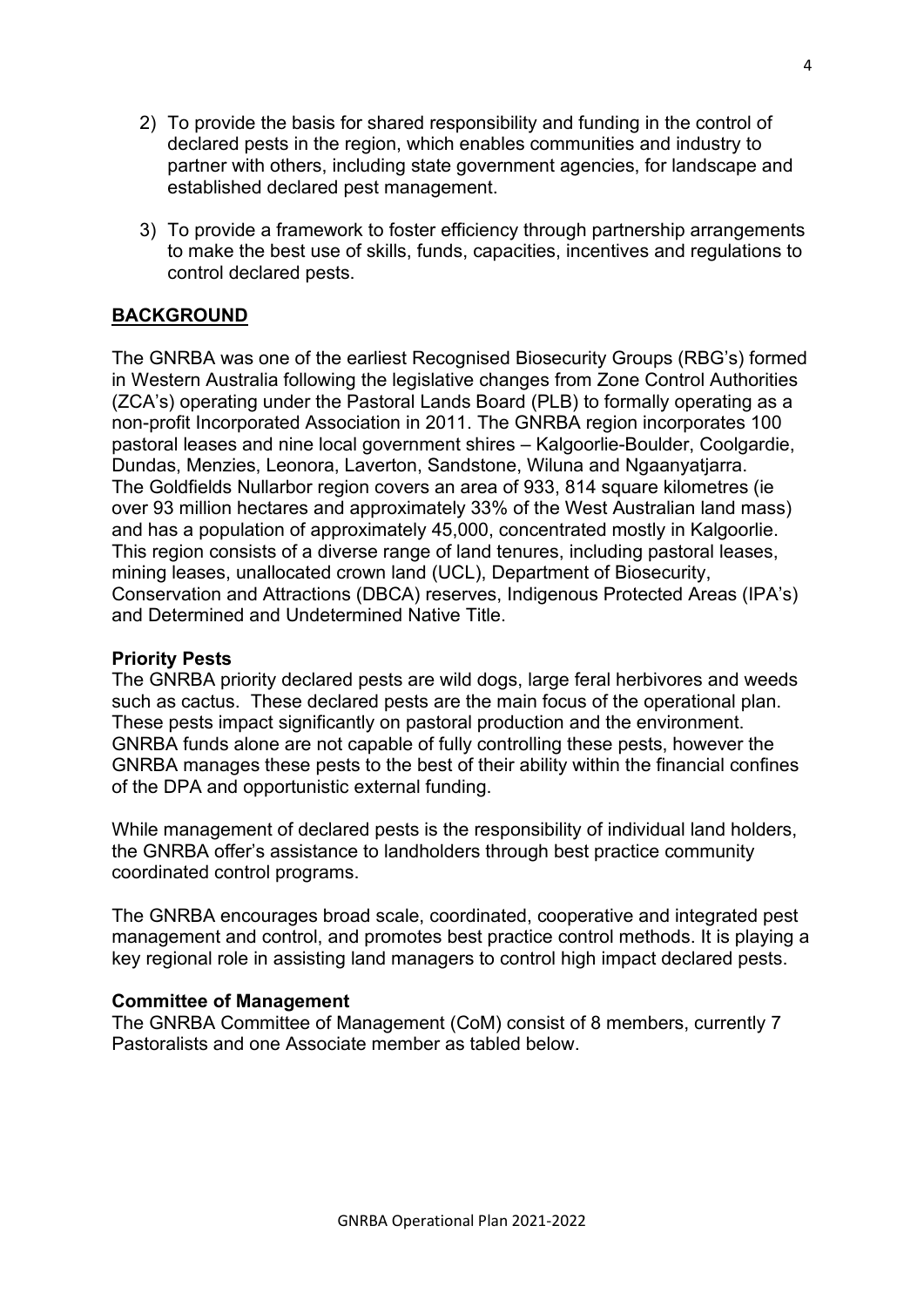| <b>GNRBA COMMITTEE</b>  | <b>Term Remaining</b> | <b>Role</b>                | <b>Shire</b>       |
|-------------------------|-----------------------|----------------------------|--------------------|
| <b>Brendan Jones</b>    | 1 year AGM 2021       | Committee member           | Kalgoorlie-Boulder |
| <b>Nigel Wessels</b>    | 1 year AGM 2021       | Associate member           | Kalgoorlie-Boulder |
| <b>Edmund Forrester</b> | 1 year AGM 2021       | Vice Chair                 | Kalgoorlie-Boulder |
| <b>Justin Stevens</b>   | 2 years AGM 2022      | <b>Treasurer/Secretary</b> | Kalgoorlie-Boulder |
| <b>Brett Day</b>        | 2 years AGM 2022      | Committee member           | Kalgoorlie-Boulder |
| David McQuie            | 3 years AGM 2023      | Chair                      | Sandstone          |
| <b>Trevor Schutz</b>    | 3 years AGM 2023      | Committee member           | Laverton           |
| Carol Hodshon           | 3 years AGM 2023      | Committee member           | Sandstone          |

#### **STAKEHOLDERS**

The GNRBA stakeholders are numerous, they include, but are not limited to; All relevant shires, Department of Primary Industries and Regional Development (DPIRD), Department of Biodiversity Conservation and Attractions (DBCA), Rangelands NRM (RNRM), Industry Funding Schemes (IFS), TAFE, Licensed Pest Management Technicians (LPMT's), Meat suppliers, Mining companies (including exploration & drilling), Pastoralists, Prospectors, Tourists, Recreational users, Main Roads, Rail Operators & Transport, Aboriginal corporations and Ranger groups.

#### **FINANCES**

Due to the unprecedented circumstances resulting from the 2019 Pastoral Lease Valuations and the impact this has had on DPA funding available to RBG's, a revised budget and Operational Plan has been requested and compiled and submitted to DPIRD for approval. As certainty is unavailable regarding this funding at the time of writing, figures and plans have been made available to the best of the GNRBA's knowledge at the time.

Activities within this operational plan will cost \$1,066,000 \$873,500 allocated as follows:

| <b>Budget Summary</b>                | <b>Budget</b> | <b>Revised</b> |
|--------------------------------------|---------------|----------------|
| Wild dog control                     | \$628,000     | \$563,500      |
| Large Feral Herbivore control        | \$55,000      | \$85,000       |
| Declared Plant control               | \$45,000      | \$36,000       |
| <b>Administration and Governance</b> | \$338,000     | \$189,000      |
| <b>Total expenditure</b>             | \$1,066,000   | \$873,500      |

The GNRBA requests DPA funding to deliver the operational plan in the following months:

| $1st$ Quarter (26 <sup>th</sup> July 2021) | 3 <sup>rd</sup> Quarter (6 <sup>th</sup> March 2022) |
|--------------------------------------------|------------------------------------------------------|
| $\frac{1}{2}$ \$400,000 \$210,289          | $\frac{280,000}{2}$ \$210,289                        |

Note: \$97,000 will come from R4R Wild Dog Action Plan Funding \$131,000 will come through Shire funding and various Grants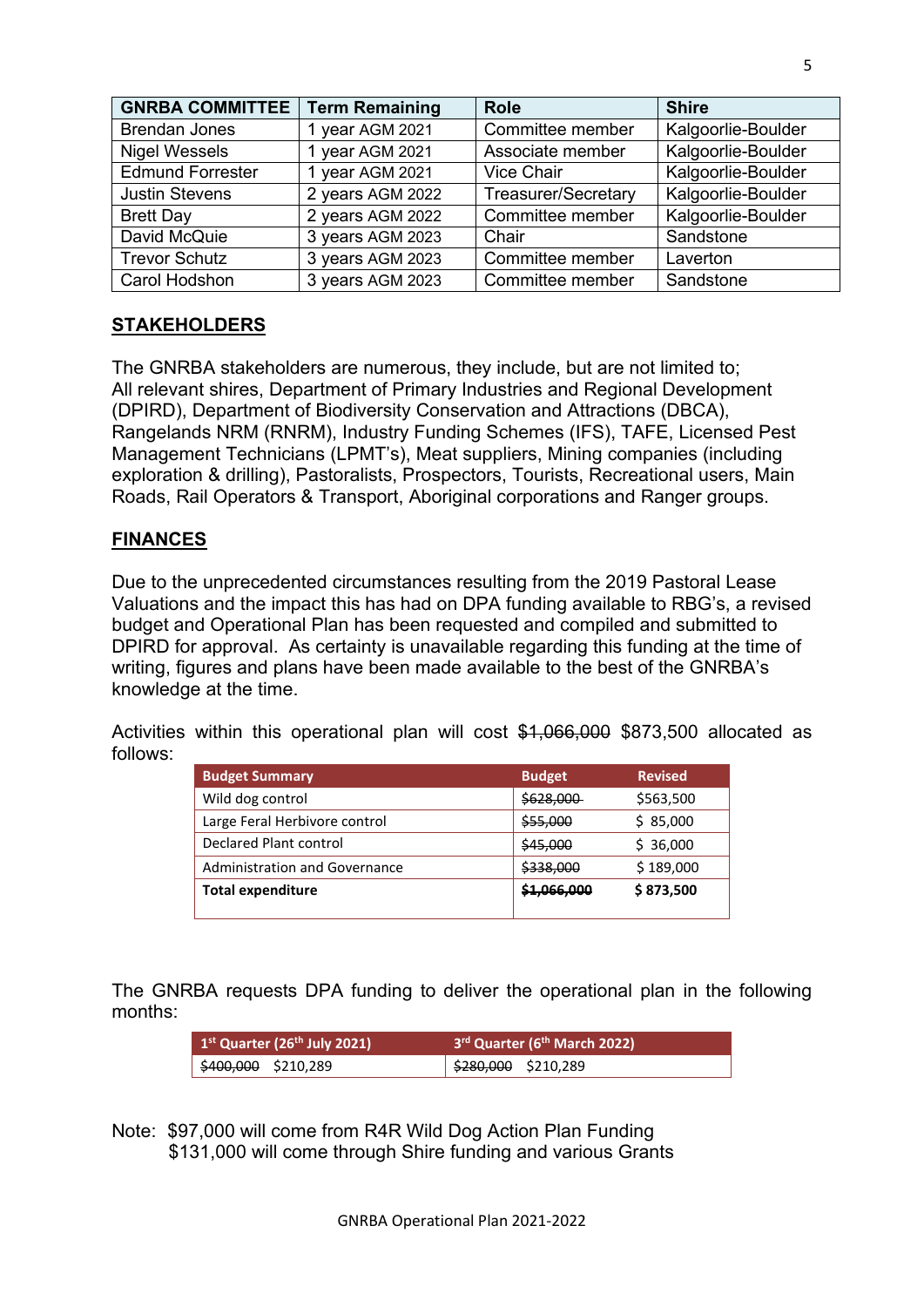#### **FORECAST BUDGET 2021-2022**

In 2021, the Valuer General allowed objections against the 2019 pastoral rent review that resulted in a significant reduction in pastoral lease rents and consequently the unimproved land value of these leases. This had a direct impact on State funding available for RBGs as it changed the unimproved land values that the Declared Pest Rate (DPR) is based on in the Rangeland areas in 2021/22 and retrospectively for 2020/21. As a result, GNRBA revised its 2021/22 budget in line with available Declared Pest Account funding, including the additional funds made available by the State. GRNBA's revised total budget for DPA funded operations in 2021/22 is now \$520,624. Further information on the revised budget is available on request.

#### **PLANNED PROGRAMS 2021-2022**

#### **1. Wild Dogs**

Wild Dogs have the most significant impact on pastoral production and profit in the Goldfields Nullarbor Region. They attack small and large stock, causing direct stock losses, and also cause losses through maiming (and consequently commercial value), lambing and mis-mothering (Influence of the predatory effect) and the high cost of control measures.

The GNRBA utilises an integrated approach to wild dog management including landscape scale community coordinated aerial and ground baiting programs, supply of appropriate traps, baits and training for landholders and employment of LPMT doggers. This is supported by coordinated and cooperative stakeholder contributions (eg DBCA and shires) and external funding (eg R4R and grants).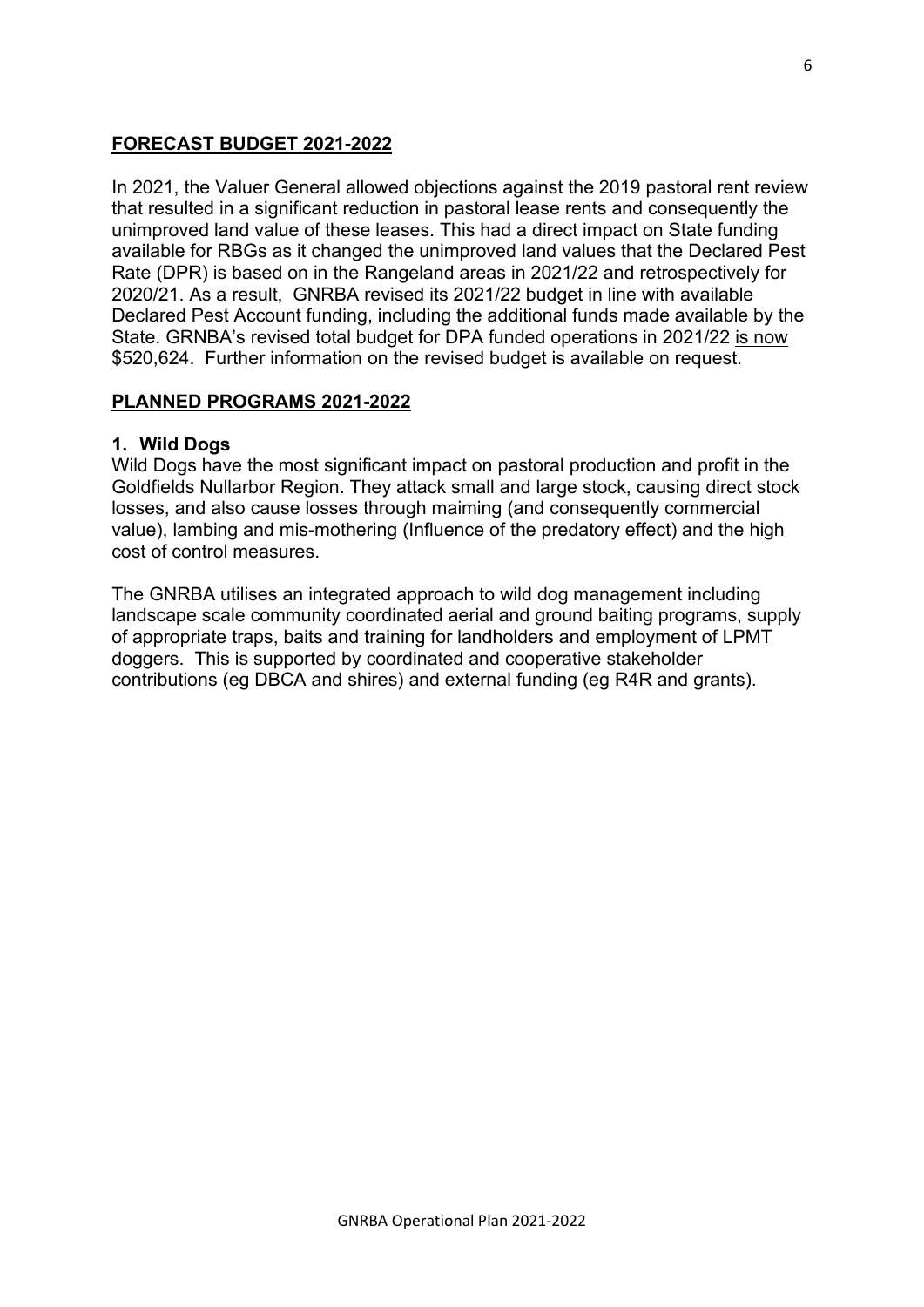#### **Table 1: Wild Dog Program**

| <b>Actions</b>                                                                                    | Input                                                                                                                                                                                                                                                                     | <b>Measurement</b>                                                                                                 | <b>Budget &amp; Source</b>                                                                                                       |
|---------------------------------------------------------------------------------------------------|---------------------------------------------------------------------------------------------------------------------------------------------------------------------------------------------------------------------------------------------------------------------------|--------------------------------------------------------------------------------------------------------------------|----------------------------------------------------------------------------------------------------------------------------------|
| Co-ordinated<br>baiting programs<br>March<br>June (Aerial)<br>September<br>Nov/Dec if<br>required | CEO plan, co-<br>ordinate and deliver<br>programs. Inform &<br>advertise.<br><b>RCP Permits.</b><br><b>LPMT</b> time both<br>dogging and bait<br>prep (harvest, cut,<br>inject, bag & deliver<br>baits).<br>1080 Signage.<br>Landholders trapping<br>& bait distribution. | No. of participating<br>members<br>Landholder feedback<br><b>LPMT</b> feedback and<br><b>Post Activity Reports</b> | Budget:<br>Operational<br>\$628,000<br>\$444,500<br>Administrative &<br>Governance<br>\$119,000<br>Source:<br>85% DPA<br>15% R4R |
| <b>Pastoral Trap</b><br><b>Training days</b><br>April<br>September                                | CEO plan & co-<br>ordinate<br><b>LPMT</b> prepare trap<br>boxes and deliver<br>training                                                                                                                                                                                   | No. of participating<br>members<br><b>LPMT &amp; landholder</b><br>feedback                                        | Budget:<br>\$10,000<br>Source:<br>100% DPA                                                                                       |

The GNRBA budget allocation to wild dog management of 65% reflects the priority of wild dog control in the GNRBA region. The GNRBA committee prioritises the wild dog management program, ensuring wild dog baits continue to be available to members for the 2021-2022 FY

#### **2. Large Feral Herbivores (LFH)**

Large feral herbivores (feral camels, horses and donkeys) have a significant impact on pastoral production and the environment within the Goldfields Nullarbor, primarily pastoral leases located along the desert interface. They compete directly with stock for food and water, spread weeds, contribute to soil erosion, damage pastoral infrastructure including fences and water points, and foul natural waters.

The GNRBA conducts an annual LFH aerial shoot in the area of highest LFH impact. Traditionally this has been within the Shire of Wiluna which has been a broad scale, coordinated program in partnership with Pastoralists, Wiluna Shire, Desert Support Services (DSS) and Tarlka Matuwa Piarku Aboriginal Corporation (TMPAC). Where country proves suitable, ground support programs will be made available for members significantly impacted by LFH during the warmer months.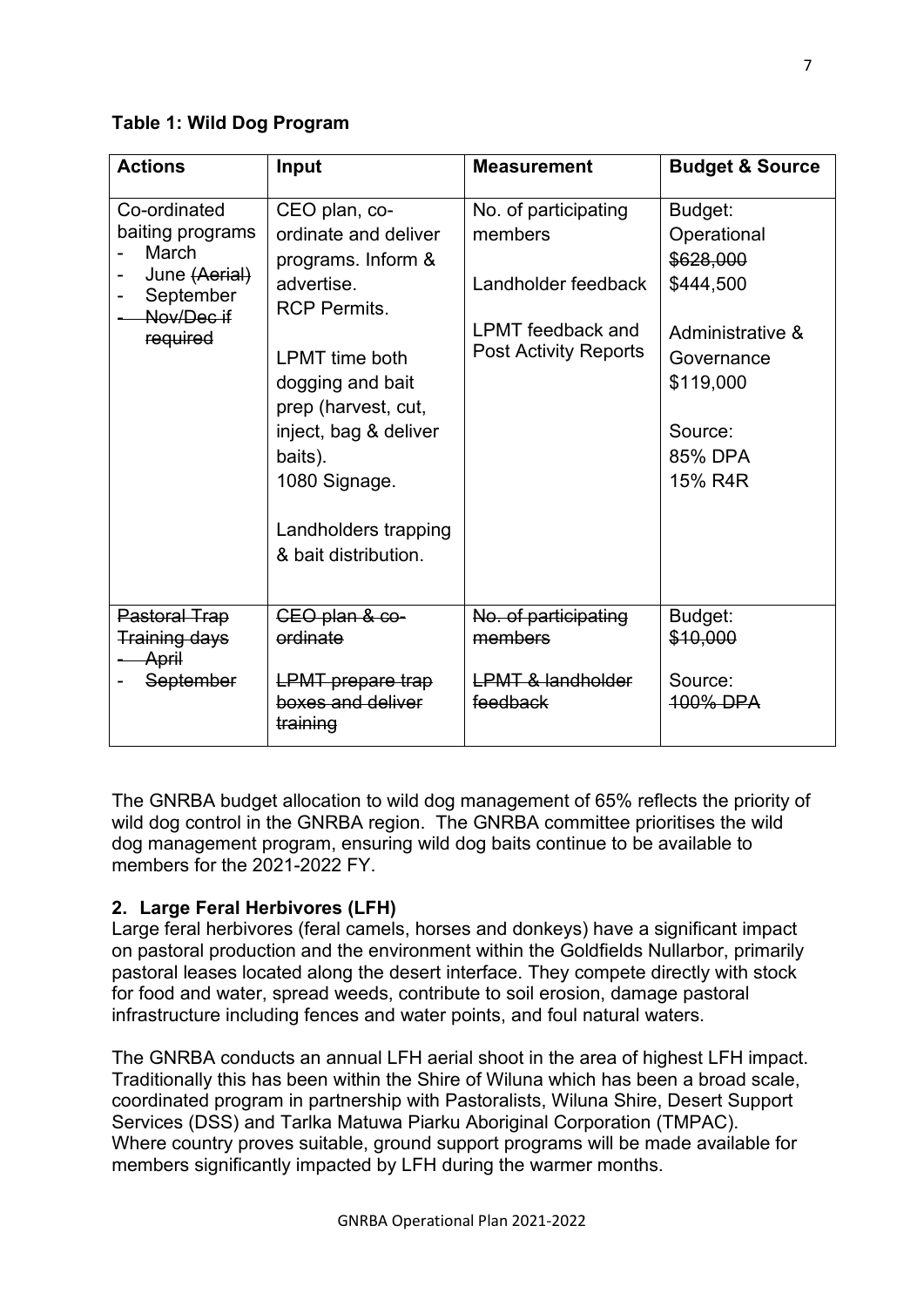Additionally, the GNRBA provides a limited ammunition subsidy to any pastoralists that experience high level LFH impact.

| <b>Actions</b>                             | Input                                         | <b>Measurement</b>   | <b>Budget &amp; Source</b>                            |
|--------------------------------------------|-----------------------------------------------|----------------------|-------------------------------------------------------|
| Multi tenure LFH<br>aerial cull            | CEO consulting,<br>planning & co-             | Post activity report | Budget:<br>Operational                                |
| program<br>(March)                         | ordination                                    | Numbers culled       | \$25,000                                              |
|                                            | <b>DPIRD</b> accredited<br>shooter & aircraft | Landholder feedback  | <b>Administration &amp;</b><br>Governance<br>\$15,000 |
|                                            | Landholder time and                           |                      |                                                       |
|                                            | support.                                      |                      | Source:<br>100% DPA                                   |
| Pastoral ground                            | CEO consulting,                               | Post activity report | Budget:                                               |
| shoots when/if<br>required (Nov-<br>March) | planning & co-<br>ordination                  | Numbers culled       | Operational<br>\$25,000                               |
|                                            | <b>LPMT</b> time to assist<br>with program    | Landholder feedback  | <b>Administration &amp;</b><br>Governance             |
|                                            |                                               |                      | \$15,000                                              |
|                                            | Landholder time and                           |                      |                                                       |
|                                            | support                                       |                      | Source:<br>100% DPA                                   |
|                                            |                                               |                      |                                                       |
| Ammunition                                 | Collate evidence                              | Numbers culled       | Budget:                                               |
| reimbursement                              | Communicate & co-<br>ordinate allocations     | Landholder feedback  | Operational<br>\$5,000                                |
|                                            | Monitor & record                              |                      | Source: 100% DPA                                      |

#### **Table 2: Large Feral Herbivore Program**

Ten percent of the GNRBA budget is allocated to LFH control for 2021-2022. Historically the GNRBA has utilised this money to attract further funding for partnerships with Shires and Aboriginal Organisations for use on aerial shooting operations.

#### **3. Priority Declared Weeds**

Cactus, parkinsonia, bathurst burr and onion weed are the GNRBA priority weeds. These weeds spread quickly by a variety of means, outcompete native vegetation and reduce the productive grazing capacity of pastoral lands.

With grant assistance from State NRM, Rangelands NRM and local Shires, the GNRBA have enjoyed outstanding success with the ongoing cactus biological control program. Managing and distributing host specific cochineal, the GNRBA, participating shires and pastoralists have successfully introduced various cochineal biotypes to 3 major cactus species to date. Species targeted will continue to diversify as the cochineal species becomes available.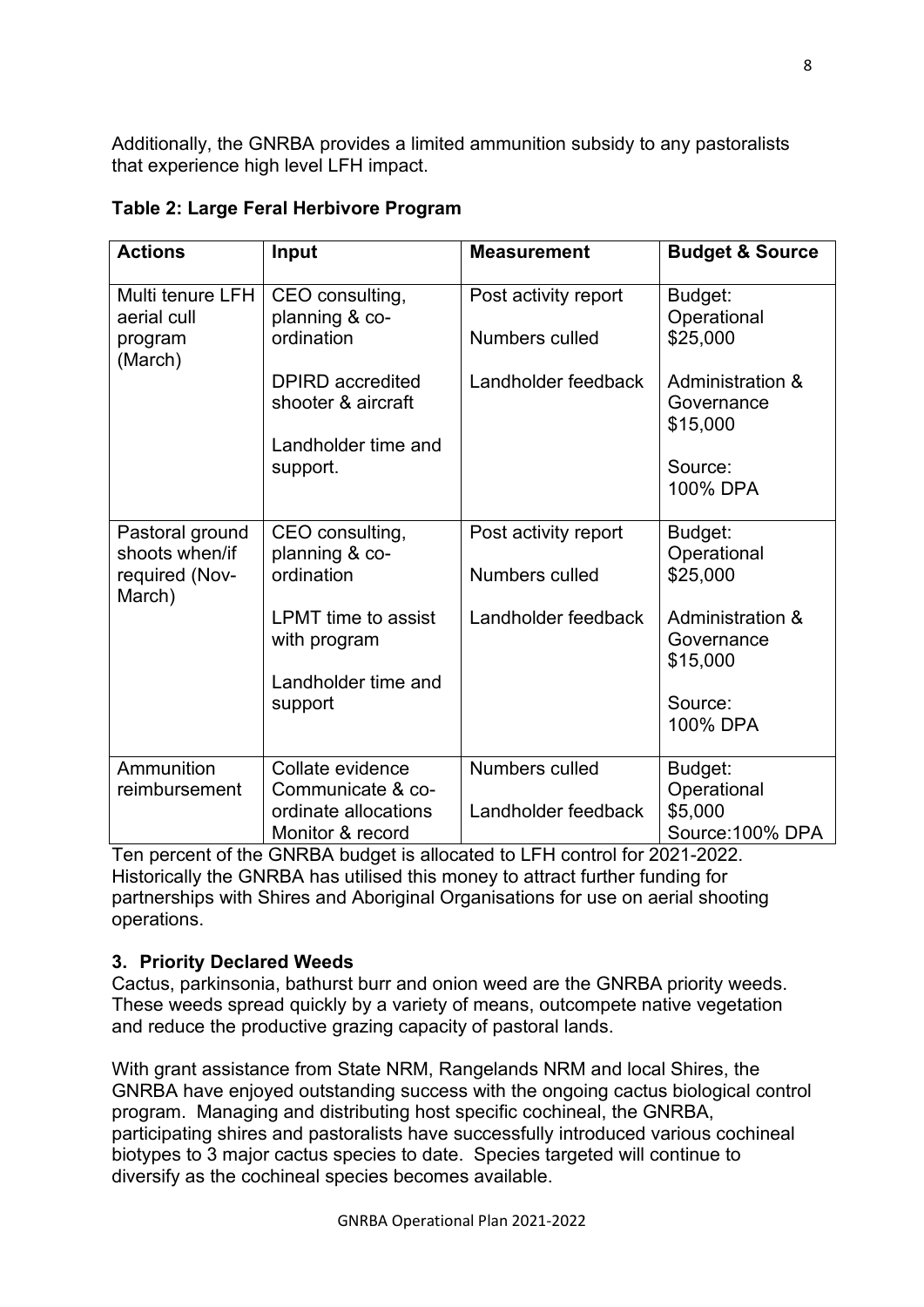The GNRBA traditionally conducts numerous declared weed spraying activities utilising a qualified LPMT weed spraying contractor in partnership with external funding bodies (eg shires and grants). The GNRBA also supports land holders with limited herbicide reimbursement for widespread weed control.

Due to this years limited budget, the spraying programs will not be conducted this year and only a limited herbicide reimbursements will be made available to members by the GNRBA for the 2021-2022 FY.

| <b>Actions</b>                   | Input                                            | <b>Measurement</b>      | <b>Budget &amp; Source</b> |
|----------------------------------|--------------------------------------------------|-------------------------|----------------------------|
| Ongoing                          | CEO/EA co-                                       | Regular visits to sites | Budget:                    |
| management of<br>existing cactus | ordinate & manage<br>programs.                   | to monitor & manage     | Operational<br>\$45,000    |
| biological control               |                                                  | Landholder/stakeholder  | \$6,000                    |
| programs                         | <b>CEO/EA</b> train                              | feedback                |                            |
|                                  | relevant                                         |                         | Administration &           |
|                                  | stakeholders                                     |                         | Governance<br>\$30,000     |
|                                  | Landholders time                                 |                         |                            |
|                                  |                                                  |                         | Source:                    |
| <del>Weed spraying</del>         | CEO/EA co-                                       | Regular visits to sites | 100% DPA                   |
| <del>programs</del>              | erdinate & manage<br>programs                    | to monitor & manage.    |                            |
|                                  |                                                  | Landholder/stakeholder  |                            |
|                                  | <del>_PMT undertake</del><br>spraying activities | feedback                |                            |
|                                  |                                                  |                         |                            |

#### **Table 3: Weeds Program**

The GNRBA will allocate 4% of its budget to priority declared weed control but, continues to rely heavily on external funding for assistance in the costs of managing priority declared weeds, particularly cactus.

#### **ACTIVITIES IMPACTED BY BUDGET REDUCTION**

#### **Wild Dog**

- Aerial Baiting removed
- Summer Baiting removed
- Trap Training removed

#### **Large Feral Herbivores**

- Reduced/modified aerial shoot program depending on partnerships and funding.

#### **Weeds**

- Weed spraying removed
- Reduced cactus management program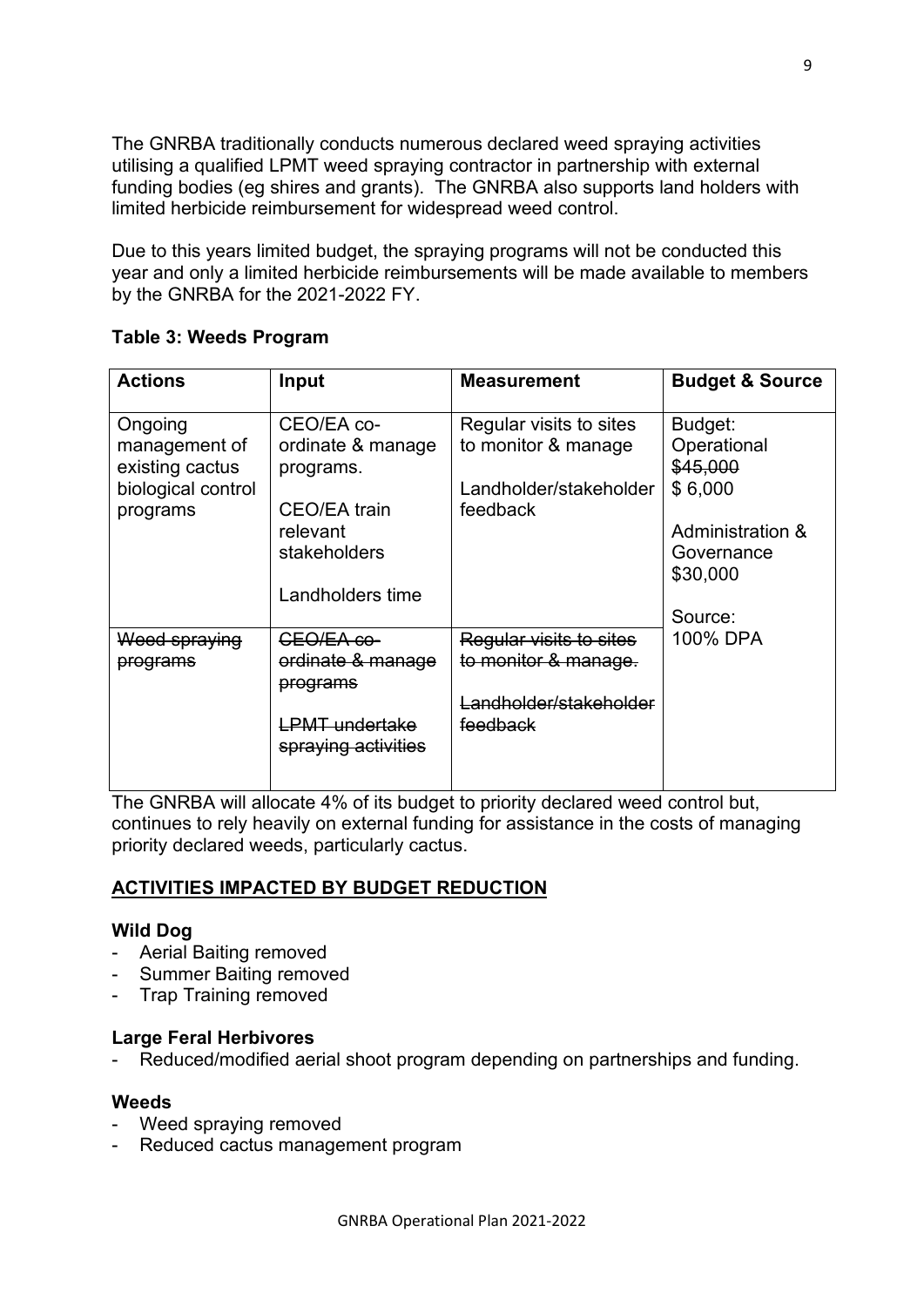It is the committee's intent to maintain focus on the GNRBA core activities such as bait production and availability and LFH management and undertaking these activities when most seasonally effective. The GNRBA will be encouraging all Shires and Pastoralists to manage weeds to the best of their ability and the GNRBA is willing to support these activities where financially capable.

Priority programs if more funding should become available in order of reintroduction;

- Reintroduction of a limited wild dog aerial baiting program (April or June 2022)
- Increased LFH aerial control program (March/April 2022)
- Increased cactus management program (Spring/Autumn)
- Reintroduction of Trap Training program (response to demand)
- Weed spraying (Spring/Autumn)

#### **TIMELINE OF CORE ACTIVITIES**

The timeline incorporating all core activities is presented in Table 4 below

#### **Table 4: Timeline of Core Activities**

| <b>Month</b> | <b>Planned Activity</b>                                    | <b>Medium/Consultation</b>                                                                 | <b>Purpose</b>                                        |
|--------------|------------------------------------------------------------|--------------------------------------------------------------------------------------------|-------------------------------------------------------|
| July         | Commence reporting                                         | Committee/Accountant/                                                                      | Governance                                            |
| August       | and financial audit<br>CoM meeting                         | Auditor<br>Committee                                                                       | Update CoM and                                        |
|              |                                                            |                                                                                            | request input to high<br>level Op's                   |
|              | <b>Cactus &amp; Cochineal</b><br>monitoring & distribution | Landowner's/Shires/<br><b>Stakeholders</b>                                                 | Declared cactus<br>management                         |
| September    | <b>Ground Baiting program</b>                              | Pastoralists, media,<br>shires & roadhouses, (3-<br>14 days prior)                         | Wild dog management                                   |
|              | <b>Newsletter</b>                                          | <b>GNRBA</b> members                                                                       | Pastoralist awareness                                 |
|              | <b>Trap training</b>                                       | <b>GNRBA</b> members                                                                       | Pastoralist engagement<br>& training                  |
|              | <b>Cactus &amp; Cochineal</b><br>monitoring & distribution | Landowner's/Shires/<br><b>Stakeholders</b>                                                 | Cactus management                                     |
|              | <b>Annual Report</b>                                       | <b>GNRBA</b> members &<br><b>DPIRD</b>                                                     | Governance                                            |
|              | <b>AGM &amp; Field Days</b>                                | Pastoralists & relevant<br>stakeholders/Industry<br>providers (DPIRD,<br>RNRM, Shires etc) | Pastoralist &<br>stakeholder<br>engagement & training |
|              | <b>Cactus &amp; Cochineal</b>                              | Landowners/ Shires/<br><b>Stakeholders</b>                                                 | <b>Declared cactus</b>                                |
|              | monitoring & distribution                                  |                                                                                            | management                                            |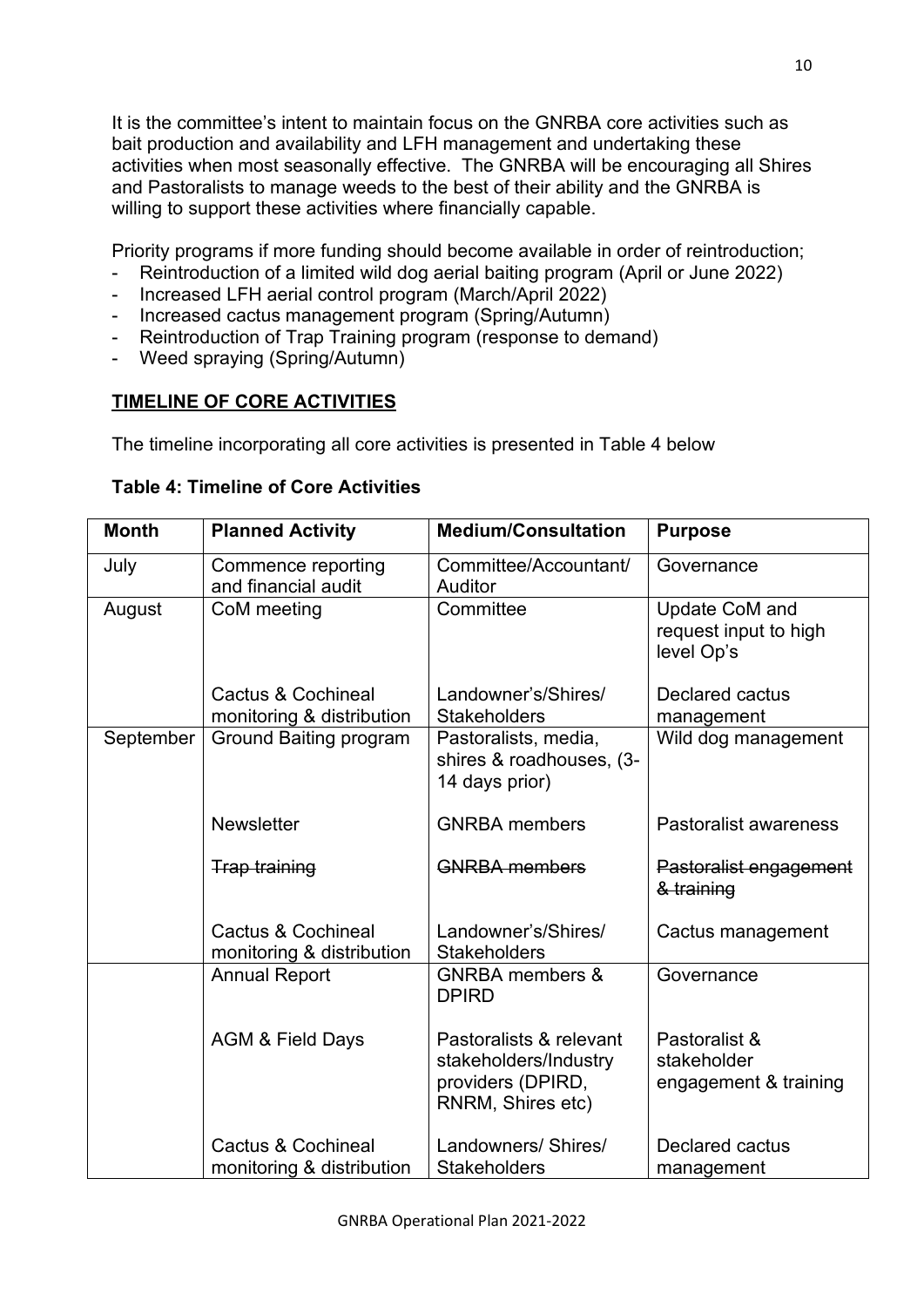| November | Small ground baiting on<br>Nullarbor (if required) | Pastoralists, media,<br>shires and roadhouses<br>$(3-14$ days prior) | Wild dog management                                   |
|----------|----------------------------------------------------|----------------------------------------------------------------------|-------------------------------------------------------|
|          |                                                    |                                                                      |                                                       |
|          | Cactus & Cochineal                                 | Landowner's/Shires/                                                  | <b>Declared cactus</b>                                |
|          | monitoring & distribution                          | <b>Stakeholders</b>                                                  | management                                            |
| December | <b>Operational Plan/budget</b>                     | <b>GNRBA CoM &amp; DPIRD</b>                                         | Governance                                            |
|          | LFH ground support                                 | <b>Pastoralists</b>                                                  | <b>LFH Management</b>                                 |
|          |                                                    | <b>Ammunition suppliers</b>                                          |                                                       |
| January  | <b>Newsletter</b>                                  | <b>GNRBA</b> members                                                 | Pastoral awareness                                    |
|          | LFH ground support                                 | <b>Pastoralists</b>                                                  | <b>LFH Management</b>                                 |
| February | CoM meeting                                        | <b>Ammunition supplier</b><br>Committee                              | Update CoM and                                        |
|          |                                                    |                                                                      | request input to high<br>level Op's                   |
|          | LFH ground support                                 | <b>Pastoralists</b><br><b>Ammunition suppliers</b>                   | <b>LFH Management</b>                                 |
| March    | Ground baiting                                     | Pastoralists, media,<br>shires & roadhouses (3-<br>14 days prior)    | Wild dog management                                   |
|          | <b>LFH Aerial program</b>                          | <b>Relevant Pastoralists &amp;</b><br>stakeholders                   | <b>LFH</b> management                                 |
|          | Cactus & Cochineal<br>monitoring & distribution    | Landowner's/Shires/<br><b>Stakeholders</b>                           | <b>Declared cactus</b><br>management                  |
| April    | <b>Trap training</b>                               | <b>GNRBA</b> members                                                 | Pastoralist engagement<br>& training                  |
|          | CoM meeting                                        | Committee                                                            | Update CoM and<br>request input to high<br>level Op's |
|          | Cactus & Cochineal<br>monitoring & distribution    | Landowner's/Shires/<br><b>Stakeholders</b>                           | Declared cactus<br>management                         |
| May      | Cactus & Cochineal<br>monitoring & distribution    | Landowner's/Shires/<br><b>Stakeholders</b>                           | Declared cactus<br>management                         |
| June     | Ground/Aerial baiting                              | Pastoralists, media,<br>shires & roadhouses (3-<br>14 days prior)    | Wild dog management                                   |
|          | <b>Newsletter</b>                                  | <b>GNRBA</b> members                                                 | <b>Pastoral awareness</b>                             |